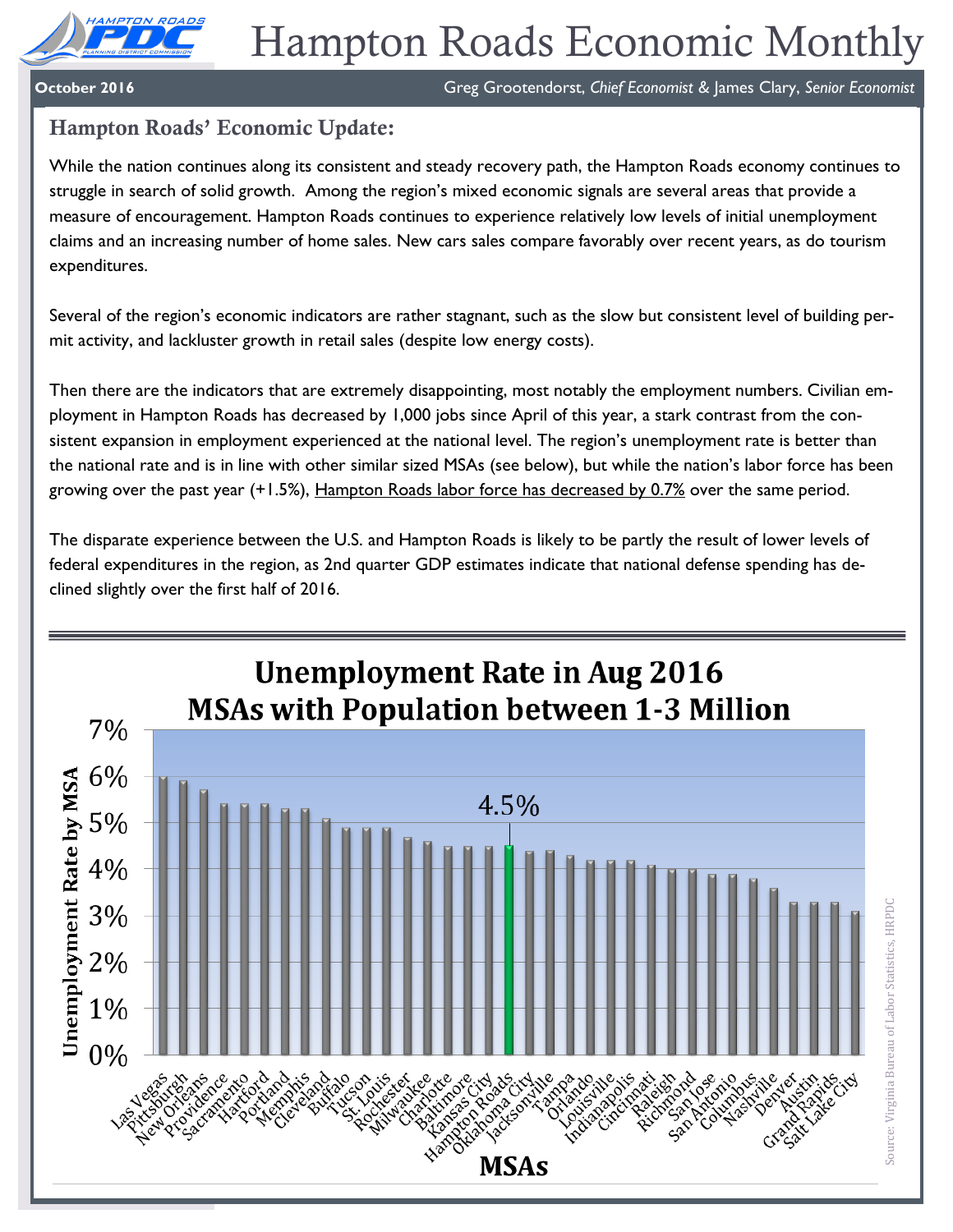# **GDP, Annualized Growth Rate**

United States, 2006Q1 – 2016Q2, Quarterly



**GDP:** Gross Domestic Product combines consumption, investment, net exports, and government spending to determine the size and general health of the economy. GDP was revised up to 1.4% in the second quarter (from the preliminary estimate of 1.1%). The second quarter saw a rapid expansion in personal consumption expenditures, particularly in the purchase of goods. On the other hand, investment reduced overall growth, driven primarily by a decline in inventories.

#### **New Car Sales, Seasonally Adjusted**

Hampton Roads, Jan 2006 – Sep 2016, Monthly



**New Car Sales:** Car sales, as a durable good, may be put off until such time as an individual's economic prospects improve; thus, the number of new car sales indicate the level of confidence that households in Hampton Roads have in their financial future. Car sales in the region have hovered around 6,300 over the past sixth months, above the long term average of 5,900.

#### **Hampton Roads Retail Sales, Seasonally Adjusted**

Hampton Roads, Jan 2006– Jul 2016, Monthly



**Retail Sales:** Retail Sales in Hampton Roads, as measured by the 1% local option sales tax, serve as an indicator for consumption in the region. Hampton Roads monthly sales have increased to \$1.84B in July 2016 from \$1.82B in June, but down from the peak of \$1.86B in April 2016 (seasonally adjusted). Hampton Roads retail sales are only 2.8% above their prerecession peak, while US retail sales are 20.8% above their prerecession sales.

#### **Taxable Accommodation Sales, Seasonally Adjusted**

Hampton Roads, 2006Q1 – 2016Q2, Quarterly



**Taxable Accommodation Sales:** Hotel sales indicate the performance of the region's tourism sector. Tourism significantly contracted during the great recession and has been following a slow steady growth trend ever since. While seasonally adjusted sales have now passed their prerecession peak, the region's tourism industry still has room for growth, and the third quarter continues to be the most important for the region's tourism industry.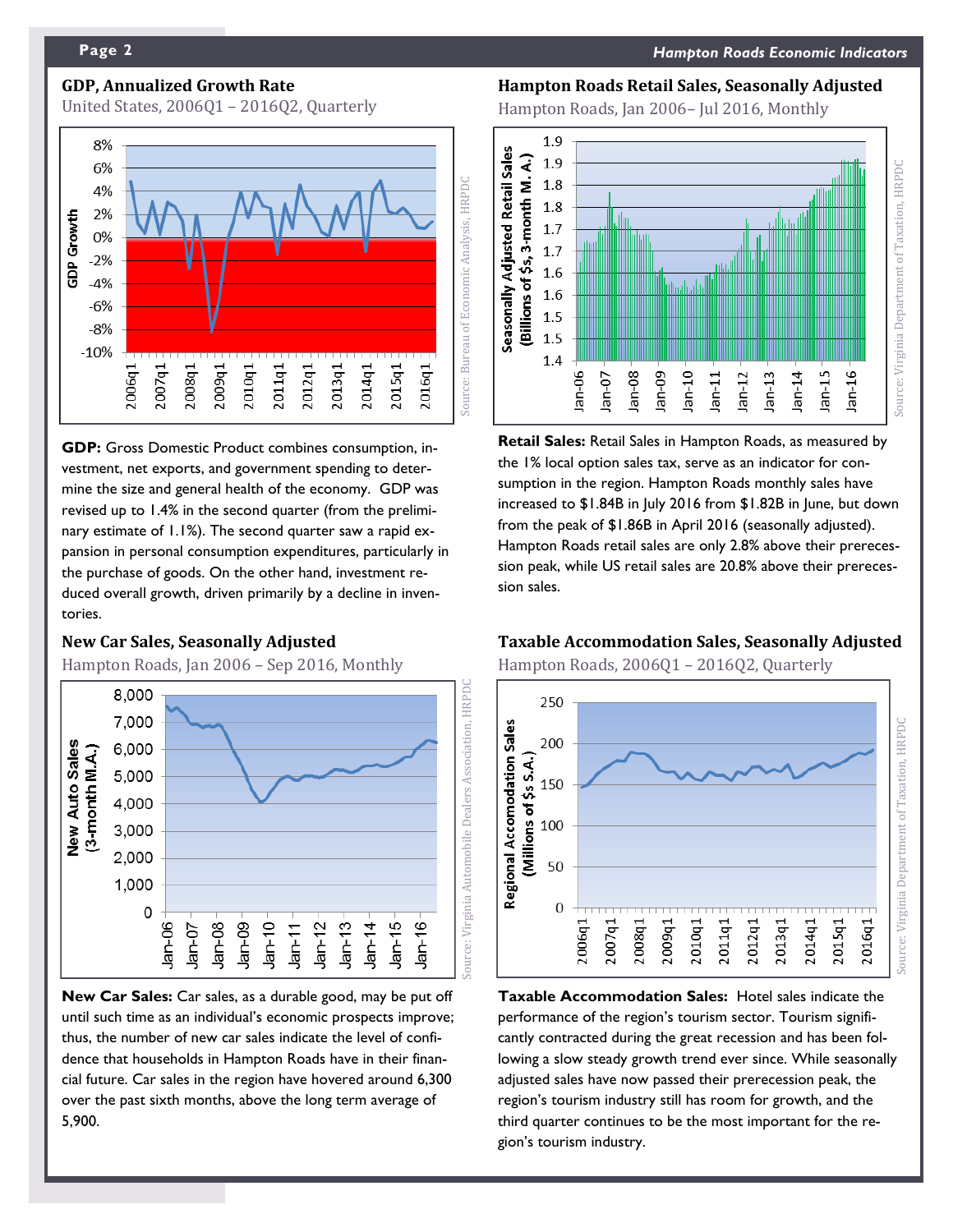### **Civilian Employment, Seasonally Adjusted**

Hampton Roads, Jan 2006 – Aug 2016, Monthly



**Employment:** Non-agricultural civilian employment figures are considered the best estimate of labor market activity by the National Bureau of Economic Research. Hampton Roads saw a small increase in employment between July and August, with employment growing by 1,500 (0.2%). There has not been a strong trend in employment emerging, as employment has varied between 766,200 and 770,600 over the past twelve months.

#### **Unemployment Rate, Seasonally Adjusted**

Hampton Roads, Jan 2006 – Aug 2016, Monthly



**Unemployment Rate:** The unemployment rate is the percentage of the population actively seeking work, but unable to obtain a position. The Hampton Roads unemployment rate popped up slightly in August 2016 to 4.53%, but remains almost half a percentage point below the national rate. The region's unemployment rate does not account for the uniformed military personnel, which if they were included, would further drive down the region's unemployment rate.

### **Employment Growth by Industry**

Hampton Roads, Aug 2015 – Aug 2016, Year-over-Year



**Employment Growth by Industry:** Even as the job market grows or declines, there will be some industries whose experience does not resemble the regional trend. Pressure on Manufacturing employment nationwide, and Ship and Boat Building & Repair regionally has resulted in fewer jobs in these industries. Also noteworthy is the 1,700 year-over-year growth in Construction employment, the Construction industry employment remains 11,800 below its August 2006 level.

# **Initial Unemployment Claims, Seasonally Adjusted**

Hampton Roads, Jan 2006 – Aug 2016, Monthly



**Initial Unemployment Claims:** The number of Initial Unemployment Claims is a leading economic indicator, reflecting those who are forced to leave work unexpectedly, and thus revealing the strength of the job market with little lag time. The region's new unemployment claims declined to 3,432 in August, almost 1,000 claims less than the long-term average.

**Page 3** *Hampton Roads Economic Indicators*